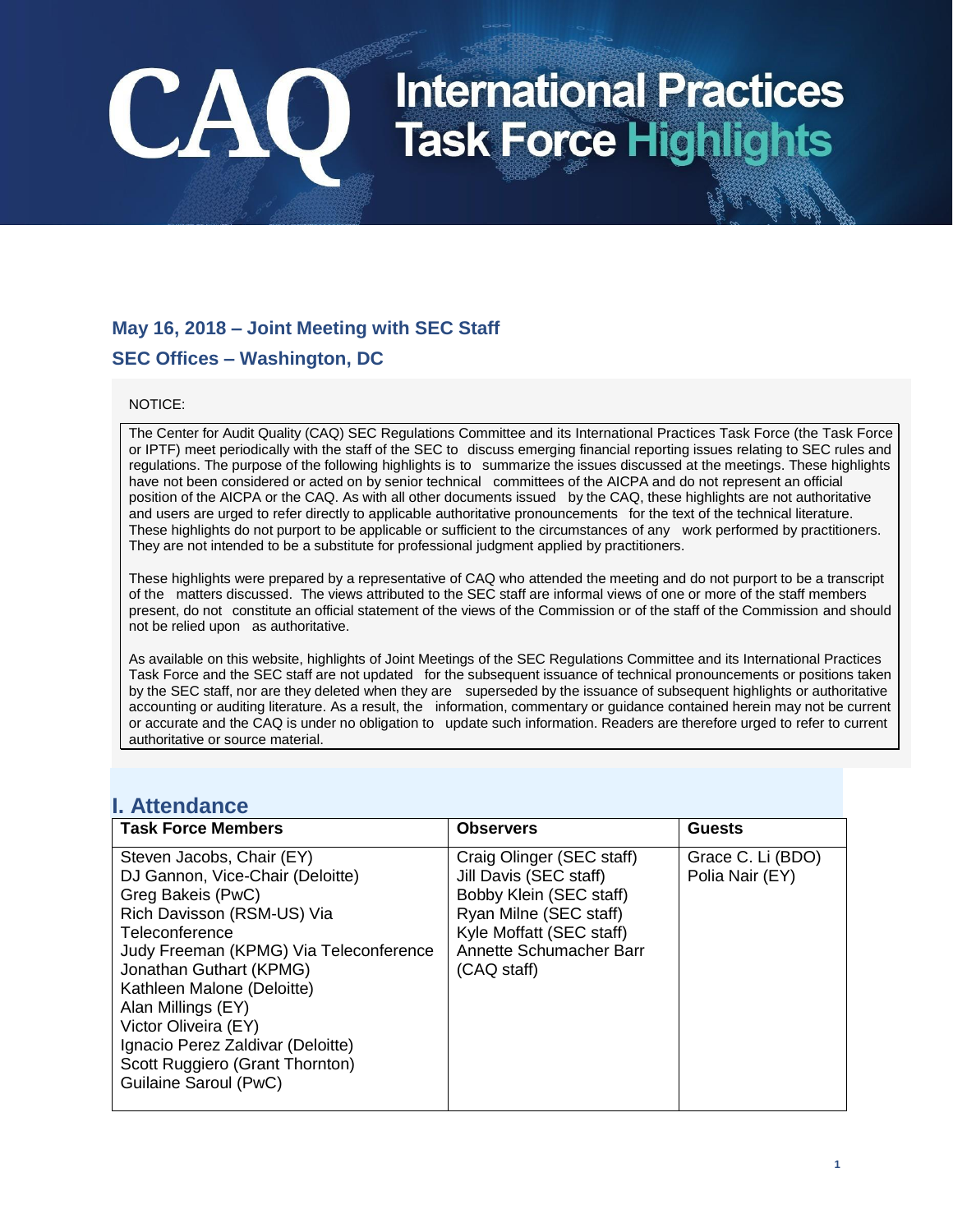### **II. Discussion of 3-13 Waivers for Foreign Private Issuers**

Rule 3-13 of Regulation S-X gives the staff authority, where consistent with investor protection, to permit the omission of or substitution for certain financial statements otherwise required by Regulation S-X. In granting such waivers the staff considers the facts and circumstances specific to each fact pattern. Examples of waiver requests under Rule 3-13 may include provision of abbreviated financial statements (i.e., statement of revenues and direct expenses) in lieu of full financial statements for a recently acquired business under Rule 3-05 of Regulation S-X, omission of one or more years of historical financial statements for a recently acquired business under Rule 3-05 of Regulation S-X, or omission of certain financial statements of an equity method investment under Rule 3-09 of Regulation S-X.

The Task Force and SEC staff (staff) discussed Rule 3-13 waivers for Foreign Private Issuers (FPIs). The staff encouraged companies to reach out to the staff to discuss their facts and circumstances supporting a waiver.

The staff also indicated it may be amenable to reviewing draft registration statements submitted without certain required information consistent with [guidance issued in June and August 2017.](https://www.sec.gov/corpfin/announcement/draft-registration-statement-processing-procedures-expanded) Companies looking to omit information from a draft registration statement may contact the AD Office to discuss individual facts and circumstances that are not addressed by the published guidance.

### **III. Current Practice Issues**

CAO

### **A. Issues/practices around reporting on financial statement presentations that may not comply with IFRS presentation requirements**

The Task Force observed that certain SEC rules and staff accommodations provided with respect to those rules can pose a challenge to entities reporting under International Financial Reporting Standards, as issued by the International Accounting Standards Board (IASB) (herein referred to as "IFRS"), given some of the requirements within IFRS (particularly the requirements of IAS 1, *Presentation of Financial Statements "*IAS1*"*) . For example historically, the staff has not objected to the inclusion of a qualified opinion in certain limited instances (e.g., when the IFRS financial statements of a significant business acquired under Rule 3-05 did not contain a comparative period if such comparative period was not required based on the level of significance). At the May 2017 IPTF meeting, the staff indicated that it would not object to the inclusion of a qualified opinion for lack of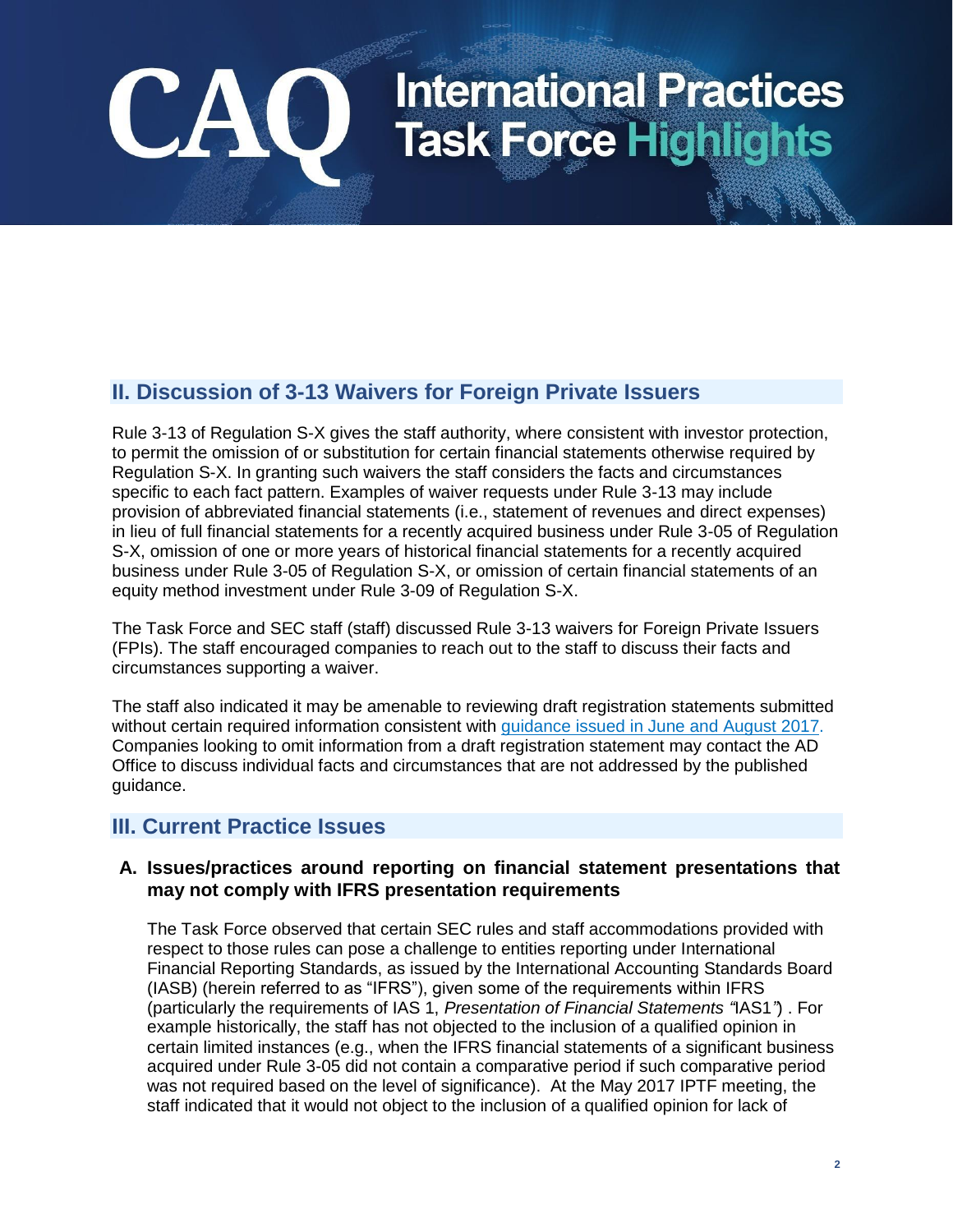comparatives in the IFRS financial statements in a draft registration statement for an IPO, where a company has omitted such period in reliance upon the FAST Act accommodation for Emerging Growth Companies (EGCs) or the SEC staff's guidance for non-EGCs draft registration statements referenced above, and the qualification will be removed prior to effectiveness of the registration statement.

CAO

The Task Force observed other reporting scenarios where IFRS filers may be unable to provide the required IFRS financial statements under the SEC rules while also taking available accommodations and relief provided by the SEC staff and still state explicit compliance with IFRS. In certain scenarios, the variations may be so pervasive that the auditors may be unable to issue a qualified opinion and as such the level of effort would be significantly higher for IFRS than US GAAP preparers. These situations generally relate to reporting periods requirements which differ from those prescribed by IAS 1 and providing less than a complete set of financial statements (e.g. the use of abbreviated statements).

The Task Force and staff discussed whether there are reporting alternatives the staff may consider where an IFRS filer is complying with the SEC rules or wishing to take advantage of one of the staff accommodations to those rules such as those for financial statements required by Rule 3-05 of Regulation S-X, but would not be able to make an unreserved statement of compliance with IFRS because of the presentation resulting from such an accommodation. Both the Task Force and staff agreed to consider the issue and discuss in further detail in the November Joint Meeting.

### **B. Impact of Change in Reporting Currency when filing a New (or Amended) Registration Statement**

Rule 3-20(e) of Regulation S-X requires the issuer to state all its comparative financial statements in a filing with the SEC on the same reporting currency. If the financial statements of a later period are stated in a currency that is different from that used in financial statements previously filed with the Commission, the issuer must recast its financial statements as if the newly adopted currency had been used since at least the earliest period presented in the filing.

Further, instructions to the various registration statement forms for foreign private issuers (e.g. F-1 Item  $4A(b)(1)(ii)$ , Form F-3 Item  $5(b)(1)(ii)$  and Form F-4 Item  $10(c)(2))$  require the issuer to include in the registration statement, if not in reports filed under the Exchange Act that are incorporated by reference, restated financial statements if there has been a change in accounting principles where such change requires material retroactive restatement of financial statements (under the applicable GAAP).

The Task Force and staff discussed whether a change in reporting currency that requires retroactive application should be treated akin to a material change in accounting principles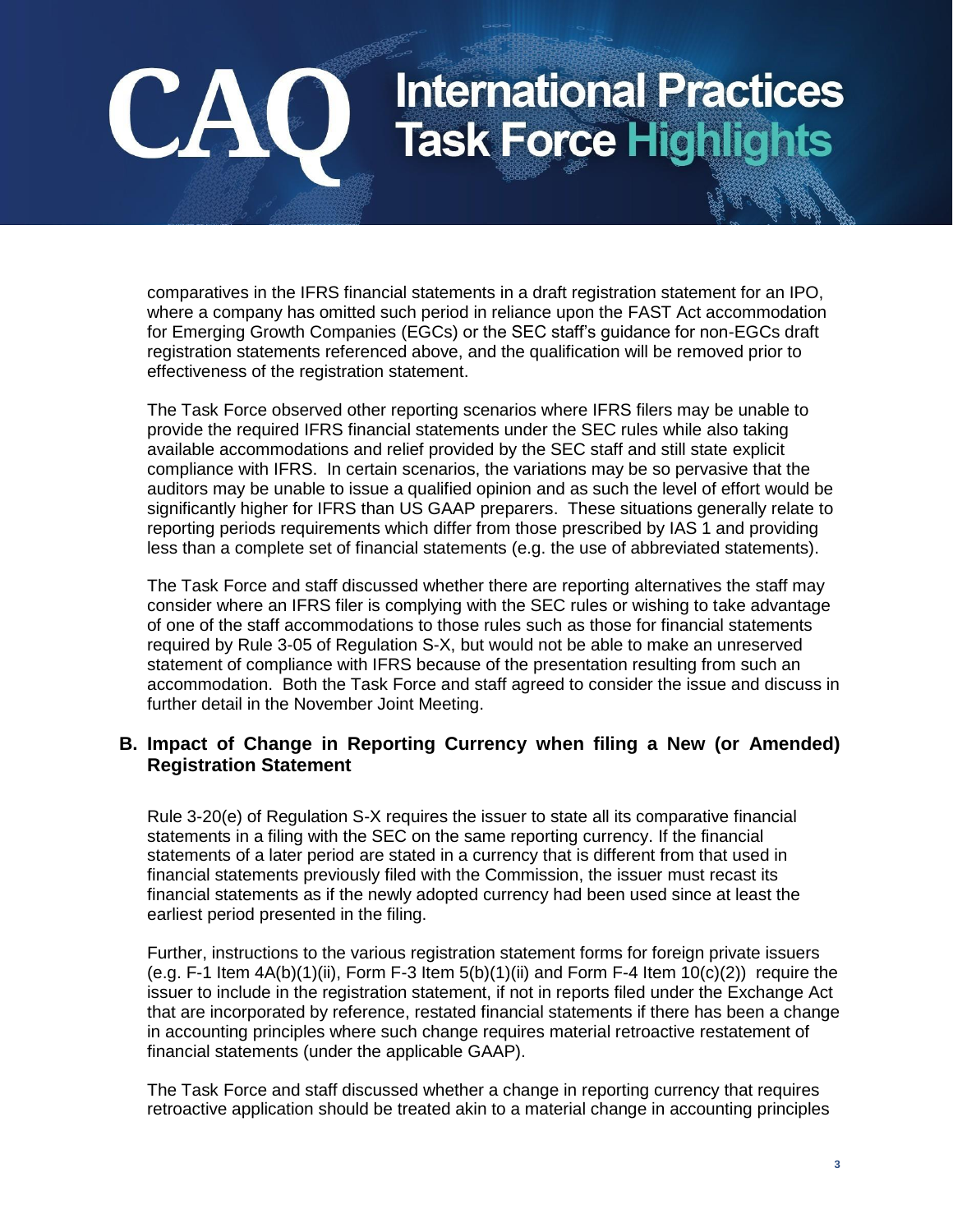requiring retroactive application for purposes of new or amended registration statements on Forms F-1, F-3 and F-4. The staff concurred with the analogy and stated that when the change in reporting currency is reflected in one set of interim financial statements that are included or incorporated by reference in a new registration statement on Form F-1, F-3 or F-4 to meet the timeliness requirements of Item 8.A.5 of Form 20-F, the annual financial statements included or incorporated by reference in the registration statement must be retrospectively recast to reflect the same reporting currency as the interim statements.

CAO

The Task Force and staff also discussed whether the answer is impacted if the interim financial statements reflecting the new reporting currency are only presented in the registration statement as "more current published financial information" (as referenced in Item 8.A.5 of Form 20-F) as opposed to interim financial statements included or incorporated by reference to meet the registration statement timeliness requirements. The staff indicated it would further consider this aspect of the issue but any conclusion could depend on the nature of the interim financial information (i.e. capsule information vs. IAS 34 compliant interim financial statements) and the level of disclosure about the impact of the change in reporting currency.

### **C. Change in auditor disclosure considerations when subject to shareholder's approval**

The disclosures required by Item 16F, *Changes in Registrant's Certifying Accountant,* are required in annual reports on Form 20-F, as well as registration statements on Form 20-F, Form F-1, Form F-3, and Form F-4 if the registrant has had a change in its certifying accountant during its two most recent fiscal years or any subsequent interim period.

In many jurisdictions, the change in auditor is subject to shareholder approval. In some cases, the audit committee and/or the board of directors may have approved the dismissal of the certifying accountant and/or the engagement of a new certifying accountant at the time of filing the annual report or registration statement, yet the termination and/or the engagement is subject to shareholder approval, which has not yet occurred at the time of the filing as the annual meeting of shareholders is typically after the filing of the annual Form 20-F.

While it has historically been rare for the shareholders to not approve the conclusions of the audit committee/board of directors; the registrant generally would be bound by the vote of the shareholders.

The Task Force and staff discussed this fact pattern, in particular whether the event that triggers the disclosure in Item 16F is the approval by the audit committee/board of directors or the shareholder approval. In the interest of providing timely information about the decisions made by those charged with governance, including any related reportable events,